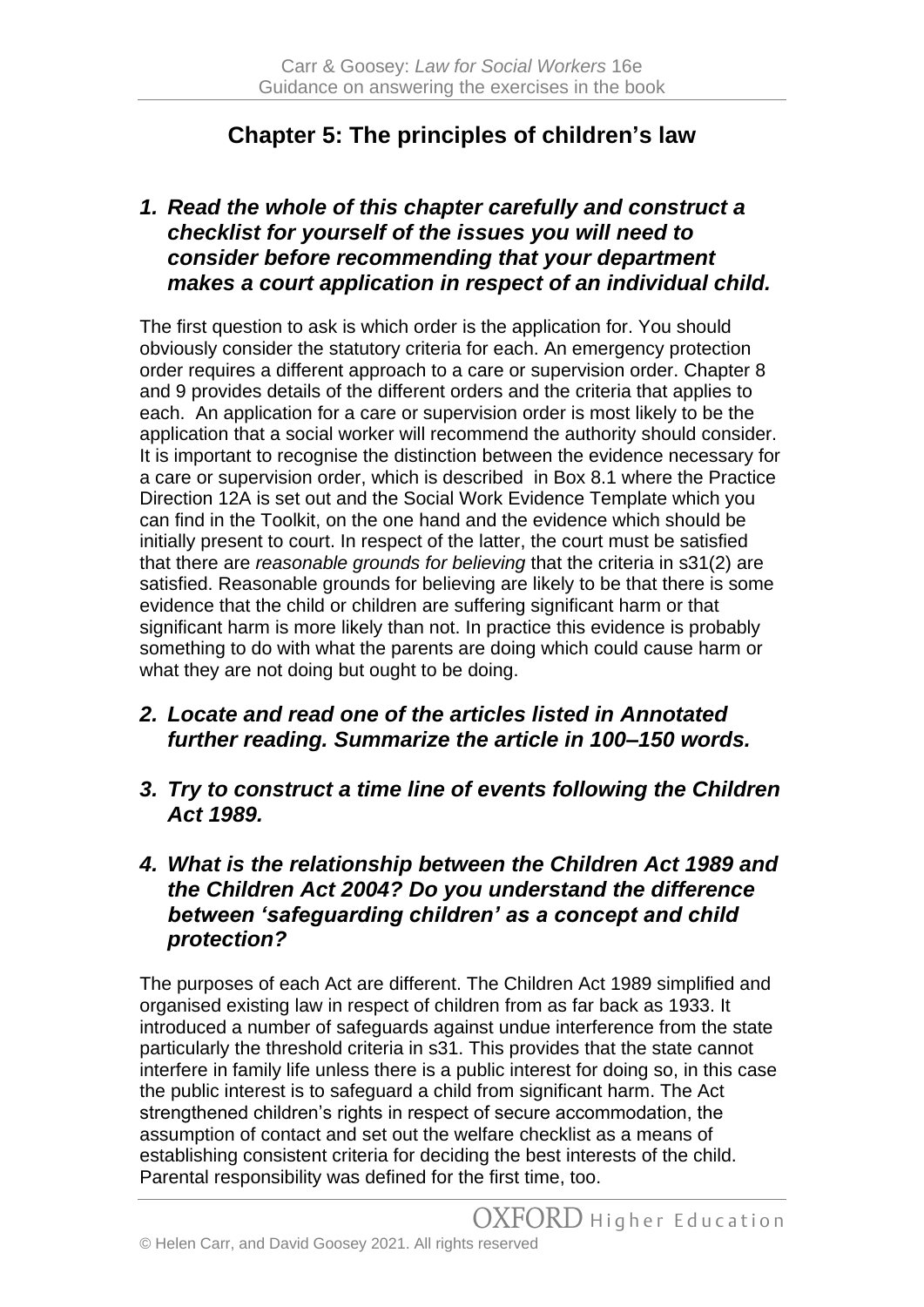The Children Act 2004 emerged as a response to the Victoria Climbie report. It established the regime for multi-agency cooperation and set out new outcomes for children to which all agencies could aspire. The 2004 Act put the concept of safeguarding firmly on the agenda, hitherto, it was not generally used. The new outcomes for children stretched the professional imagination for how children might experience harm beyond the boundaries of the family. In time institutions like schools picked up on this 'new'concept to explore whether children were 'safeguarded' in education. Other institutions did likewise. Safeguarding became the activity that professionals considered whenever they were concerned about a child's safety, including road safety. Child protection is still largely the term referred to when professionals response to children who are harmed at home. It is a subset of safeguarding which has become a more substantial activity.

## *5. Do you think that working in partnership with parents undermines the professional skills of social workers? Is there a need for greater intervention in family life in order to protect children?*

The concept of working in partnership with parents is a term that has been poorly understood. It emerged in response to the principle in the Children Act 1989 which is set out in Box 5.5, the diminishment of court proceedings. Local authorities should reduce the need to bring care and supervision proceedings amongst others. The effect of this is to encourage local authorities to 'work in partnership' with parents to ensure children are safeguarded and their welfare promoted. In practice working in partnership in this way is very difficult and probably requires advanced social work skills, including the ability to listen and engage vulnerable people to win over their cooperation. Some of the new practice approaches which are being trialled by local authorities are designed to do just that. For example, the restorative practice approach encourages practitioners to work 'with' others rather than 'to' them or 'for' them. Relationship-based approaches do something similar and motivational interviewing is a tried and tested way of working with people who struggle to deal with addictions.

*6. You are investigating an anonymous phone call which expresses concern about a particular family. The caller tells you that there is a young baby and three other children under 10 in the family. Which agencies are likely to have information about the family? What is their role in protecting children? Can you ask for assistance from them?*

School aged children should have the added protection of teachers and other who are concerned about promoting their welfare and safeguarding them from harm. Children below school age may have a health visitor who would be interested to the same for babies and toddler. Sometimes nurseries are